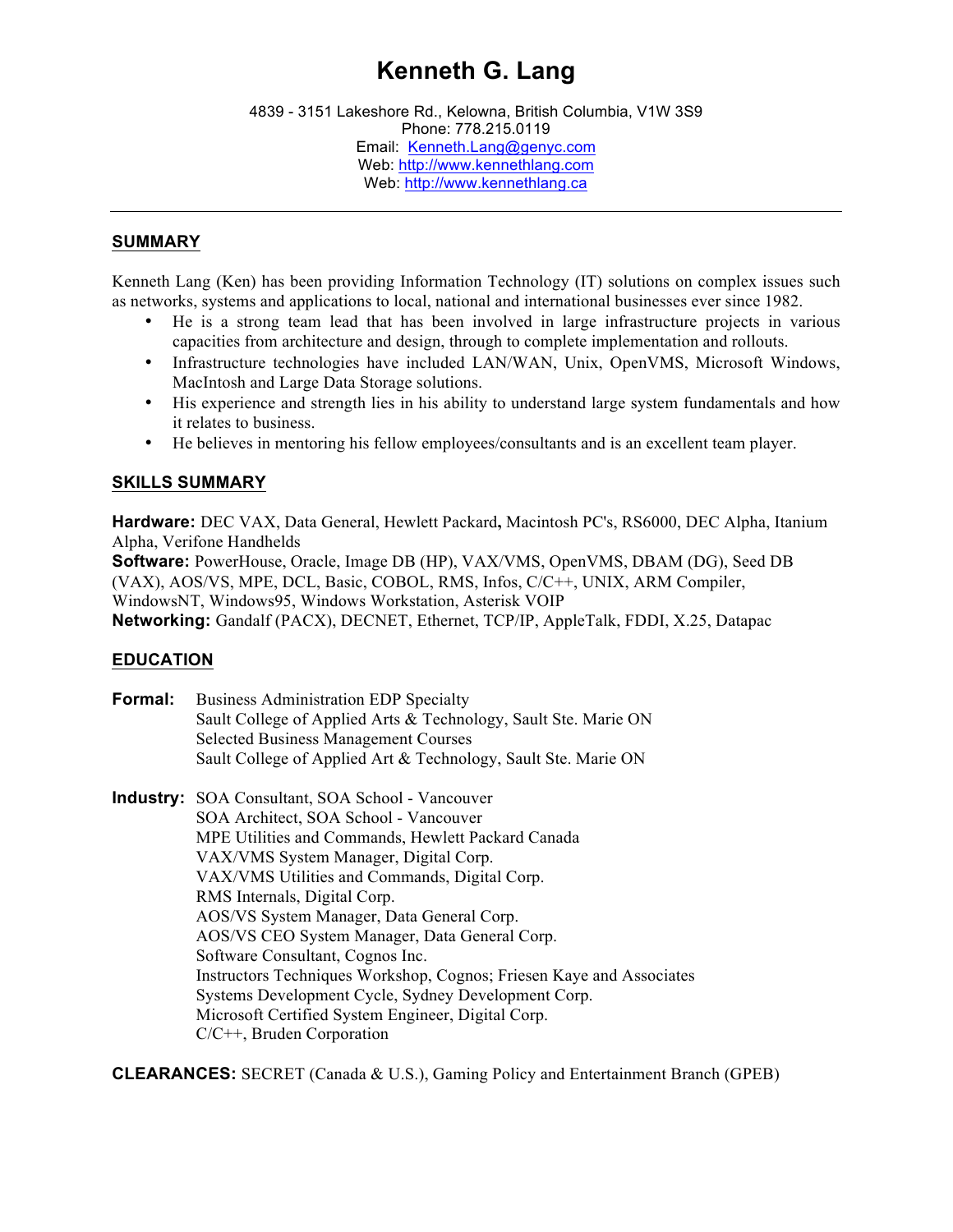### **PROFESSIONAL EXPERIENCE**

### **GENYC Systems Inc.,** Surrey BC **Managing Director, IT Systems Consultant Since 1988**

### **OASIS Computing Inc.,** Richmond Hill ON **Virtual Client Enterprise Manager 2012 – Present**

Oasis Computing Inc. develops and delivers SAAS (Software As A Service) to the vertical markets of Associations. Many associations cannot afford data a center, data center staff and software developers. Oasis Computing delivers a turnkey web base solution catering exclusively to associations.

Working as a vCEM (virtual Client Enterprise Manager), the role worked as a liaison between the client and the development team. Working with their online trouble ticket system, my role is to prioritize the problems, identify the technical issues, and prepare quotes and technical specs for enhancements.

Assist client with some of the client responsibilities outlined in this service agreement and pro actively address and assist with any gaps.

Validate and verify incoming (via conference calls when required) and outgoing tickets (ensuring proper documentation for the ticket knowledgebase)

Provide client support and continuity during staff vacations and illnesses, etc.

Additional monthly services:

- Product Upgrades keep clients abreast of relevant product and module improvements.
- Identify online training opportunities to save clients time and money.
- Proactive Capacity Planning Monthly database services including purging and performance options disk usage, etc.
- Documenting monthly weekly and annual processes and updates (fee increases, batch postings, revised annual renewal letters, batch updates to the database – batch terminations, etc.)
- Proactive approach to future requirements and planning.

#### **British Columbia Lottery Corporation**, Kamloops BC **Technical Architect December 2010 – October 2012** *Game Management System (GMS)*

British Columbia Lottery Corporation selected the Bally Technologies Game Management Software (GMS) for the replacement of their existing Gaming Management System in all their Casinos. Working as a technical architect with the Senior Leaders, we designed the strategic and technical architecture vision and road map for the new GMS.

- The design was to develop an end-to-end solution that will deliver a reliable, scalable and centralized GMS solution. Working closely with Senior Leaders on ensuring the technical infrastructure supports BCLC's strategic and technical infrastructure direction.
- Define and drive best practices and standards for uptime, performance and DRP, continuously improve and provide long-term platform/infrastructure/backend solutions.
- Contributed to the development of business cases, estimates and technical architecture for the GMS. Worked closely with the technical leaders to assess the team's technical skills gaps.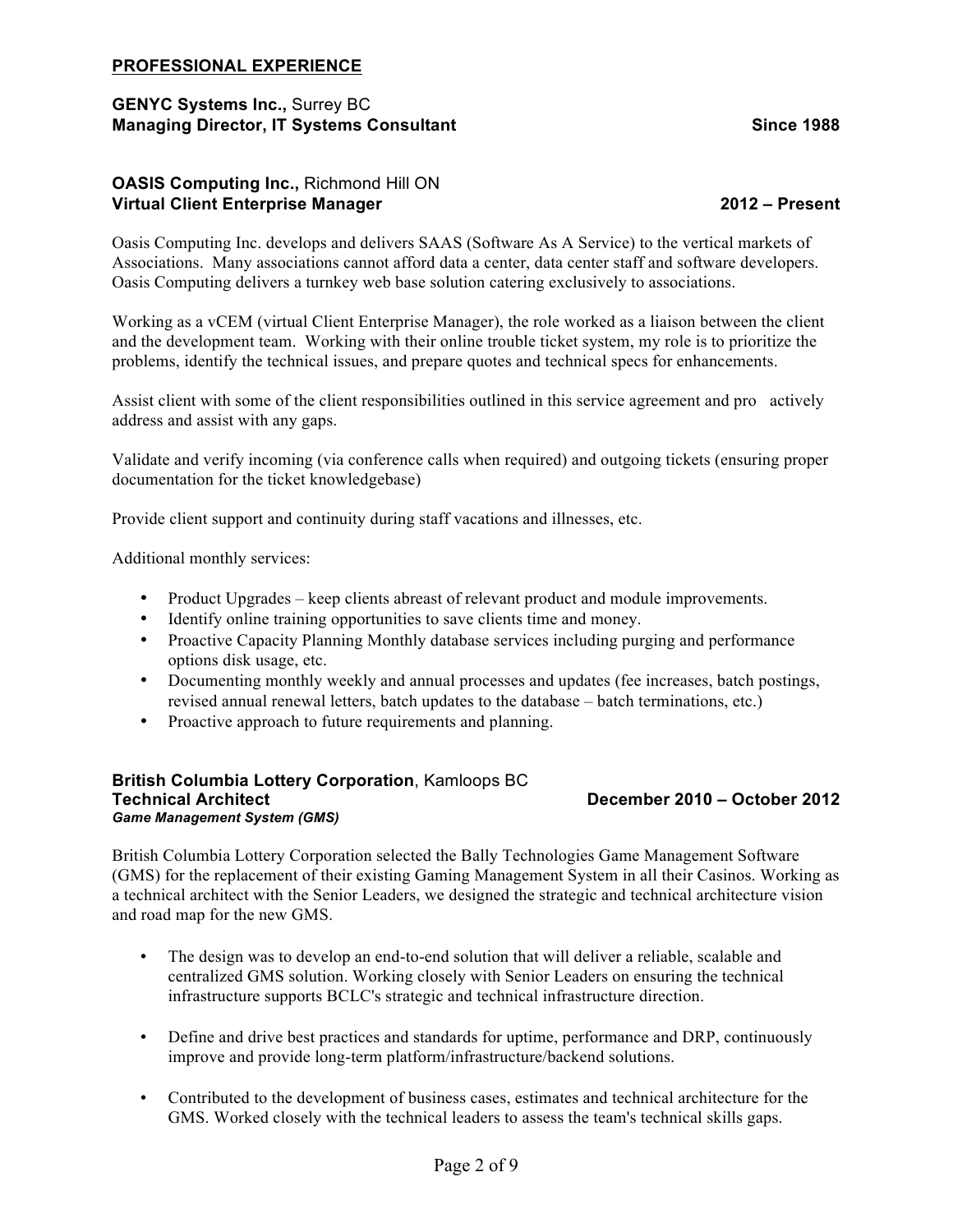Research and introduce new technologies while leveraging legacy platforms. Produced and presented regular status reports for Senior Leaders on infrastructure related projects.

#### **TELUS Mobility,** Burnaby BC **IT Systems Consultant March 2002 – March 2009** *Real Time - Call Collection System Conversion*

The Autotel Division of Telus Mobility needed to upgrade and modernize their Call Collection System.

- Requirement was to replace the current PDP-11 Call Collection System. This system gathers data from their 29 cell sites through out the province of British Columbia.
- This was all written in 'C' and X.25.

## **British Columbia Lottery Corporation,** Kamloops BC **IT Systems Consultant September 2006 – February 2008**

British Columbia Lottery Corporation has a very large IT infrastructure. The infrastructure covers all areas of the province to monitor administer Casinos, Bingo Halls, Lottery Tickets and all aspects of gambling in the province.

- Reviewing the infrastructure with their staff put together a plan for upgrading their servers through patch management to consolidating on a Virtual Environment.
- Other DRP for RDB
	- Upgrade plan for OpenVM**S**
	- Upgrade plan for Powerhouse

### **TimberWest Forest Corporation,** Vancouver BC **IT Systems Consultant – OpenVMS Maintenance May 2000 – December 2008**

TimberWest Forest Corp. primary business is logging and forest products.

- During these dates the role was to maintain their OpenVMS environment.
- This included building a backup server for disaster recovery, maintaining their DCL, Backups and system hardware repairs.
- Periodically there was Powerhouse programming which fixes.

### **Canfor Forest Products Ltd.,** MacKenzie BC **IT Systems Consultant – OpenVMS Support May 2004 – November 2008**

Canfor Forest Products Ltd. is a lumber mill in MacKenzie BC.

- During this period the role was to support their OpenVMS system and their Payroll system written in Powerhouse.
- Recently migrated their OpenVMS system to a Virtual appliance, thus reducing the need for HP parts.

## **Surrey School Board (SD36),** Surrey BC **OpenVMS Consultant July 2004 – September 2004**

- Worked with SD36 to set up their main OpenVMS Alpha servers to start centralizing their student record system.
- The process to centralize required converting their environment to TCP/IP including all their printers.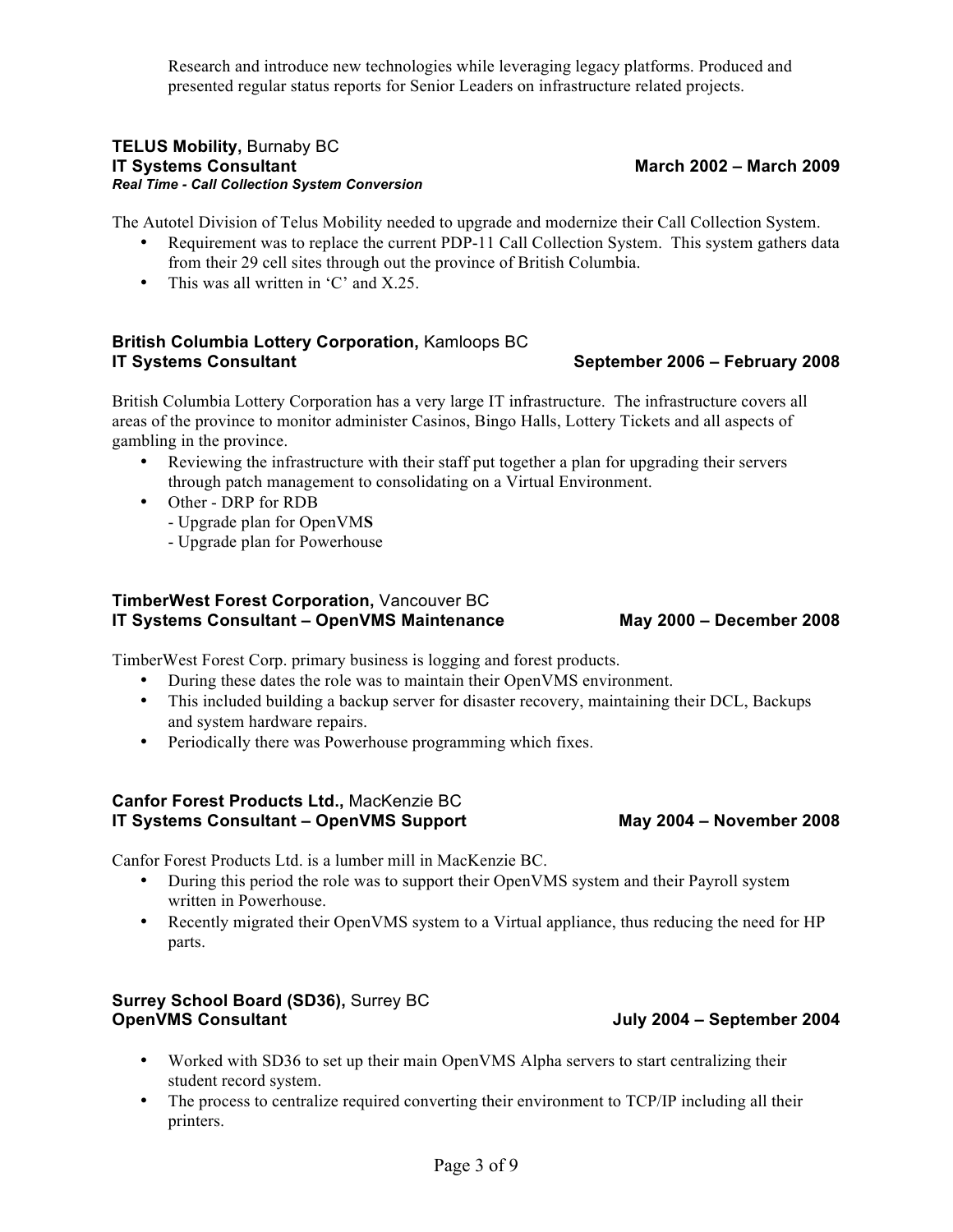• Special forms for their printers were required to be written and setting up common shares for the windows to share data with the main Alpha servers.

## **Pacifica Papers Inc.,** Vancouver BC **Project Manager, Head Office Relocation October 1998 – May 2000**

With the trend of downsizing in the forest industry, MacMillan Bloedell Ltd. sold two of their paper mills to a group of investors, calling the newly formed company Pacifica Papers Inc.

- Contracted as Transition Manager to coordinate the move of the corporate offices and separate the computer assets and network from MacMillan Bloedell Ltd. This new company consisted of a head office in Vancouver BC, sales office in Lynnwood Washington, paper mill in Port Alberni BC, and a paper mill in Powell River BC.
- The first phase involved moving the head office from the MacMillan Bloedell Ltd. Research building to their new offices in Vancouver, with a staff of 120 persons. The new location did not have any infrastructure to support the head office. This involved:
	- establishing a new computer room
	- installing a new LAN
	- installing a new PBX
	- installing a WAN connection
	- designing new offices and furniture
	- setting up enough power
	- coordinating movers
	- coordinating down time for users
	- coordinating the final move
- Once this move was complete, the second phase involved separating the WAN from MacMillan Bloedell Ltd. To make this processes complete, put together a plan to not only separate the network but also stream line the WAN, consolidate the data centers and consolidate and downsize the servers.

This involved:

- coordinating the IT staff from both companies
- establishing a new WAN
- establish network separation timing
- moving computers into the new data centers
- upgrading the LAN to 100mb switch network
- consolidating the NT Servers
- upgrading to NT Workstation on the desktop
- upgrading to Microsoft Exchange and Office97
- changing the TCP/IP addresses
- installing Internet access
- upgrading the phone switches in both paper mills
- establishing Y2K compliance
- setting up a help desk
- moving HP3000 servers from MacMillan Bloedel Ltd. to Pacifica's new data center
- After the network was separated and Pacifica became it's own environment, on going projects included:
	- re-negotiate software licenses and support contracts.
	- completing the Y2K upgrade
	- assist in hiring support staff for the company

## **H.Y. Louie,** Burnaby BC **IT Systems Consultant – Infrastructure Support April 1997 – August 2002**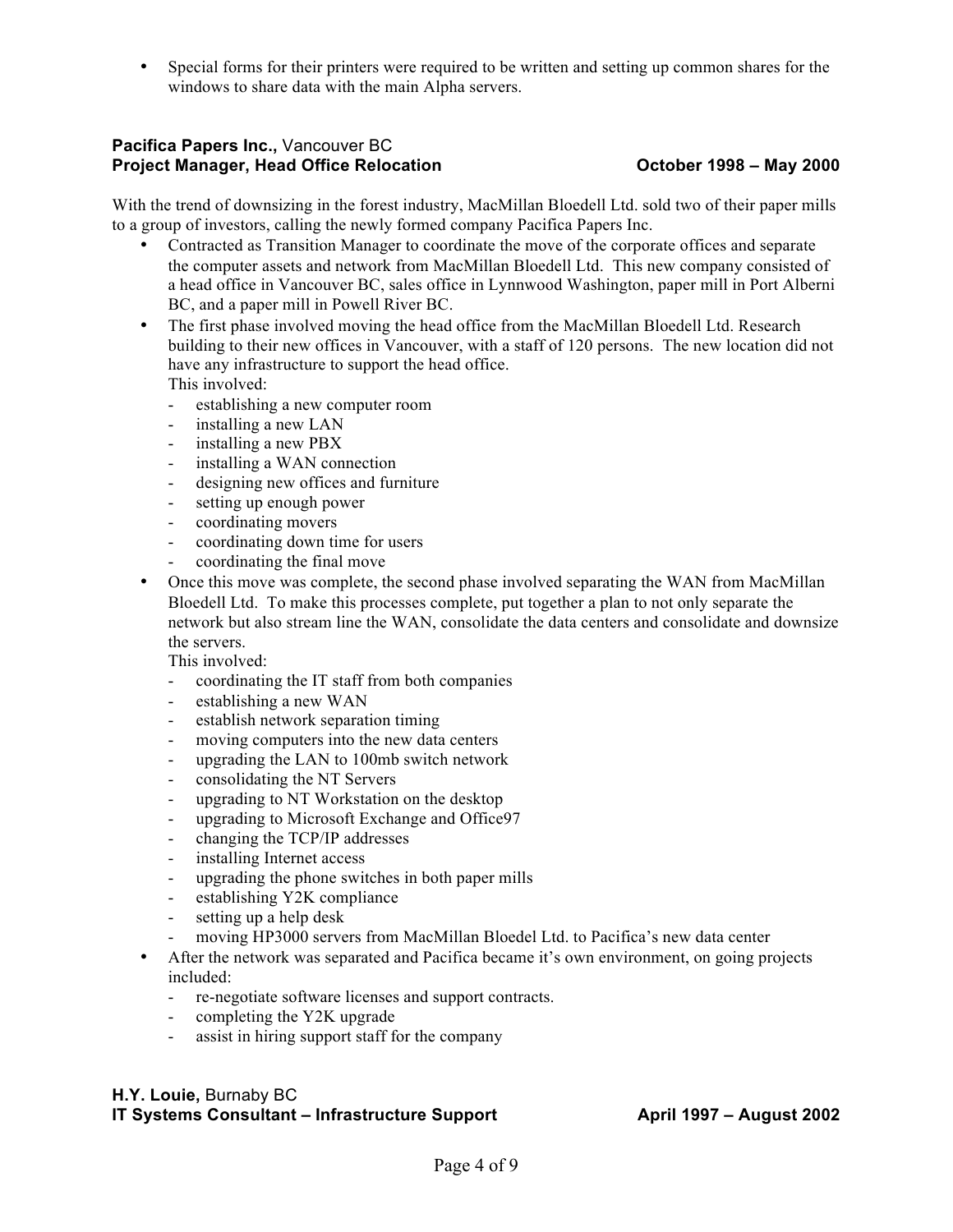H.Y. Louie is the sole distributor and suppliers of groceries for all the IGA stores in British Columbia.

- Working with their IT department, projects included refining the distribution system linking the NT Servers to the Dec Alpha.
- Upgrading their LAN to support current workload and increase intranet technologies and help keep the operating systems current.

### **Contac Travel Marketing,** Delta BC **IT Systems Consultant – Windows NT Migration October 1997 – May 1998**

Contac Travel Marketing is an order fulfillment house supplying most of the travel agents in western Canada with current travel brochures.

- This was a MicroVax shop, which was designed and migrated to NT Server and NT Workstation environment.
- Phasing out the MicroVax, helped reduce their costs and dependancy on customized software.
- Setting up a new Fax Server on NT, helped them deliver 10,000 faxes a day and 36,000 faxes over the weekend.

## **BC Tel Mobility Cellular, Burnaby BC IT Systems Consultant – Billing Systems April 1991 – December 1996**

BC Tel Mobility is currently experiencing 40% growth rate, allowing them to purchase the source code for their billing system.

- Contracted to audit the source code to ensure the proper versions was purchased. After the purchase, contract extended into several other areas and projects.
	- Rewrite modules of the billing system
	- Tune the billing system batch programs
	- Set up a proper development and QA environment
	- Acting system manager, implemented clustering to their Vaxes
	- Upgrade to the current levels of operating system
	- Convert from VAX/VMS to Alpha VMS
	- Convert from CI to FDDI

#### **BC Attorney General**, Victoria BC **Management Consulting January 1991 – April 1991** *Integrated Case Processing System (ICPS)*

The project was to design and build a prototype to integrate all branches of the justice system from the police, crown counsel, courts and corrections to share data. The project was called ICPS (Integrated Case Processing System). It was intended to electronically track police cases from arrest to court processing.

- As a management consultant role in the project was as follows:
	- Design a replicated database
	- Design network
	- Hardware Software must be vendor independent

#### **Mohawk Oil Co. Ltd.**, Burnaby BC **Management Consulting October 1990 – January 1991** *Mohawk 2000*

- -

The contract at Mohawk was a Management Consultant role to help the staff in the IS department. Mohawk began a project called Mohawk 2000, designed to upgrade their systems and network to include new technology such as POS Terminal, Credit Card Switch System.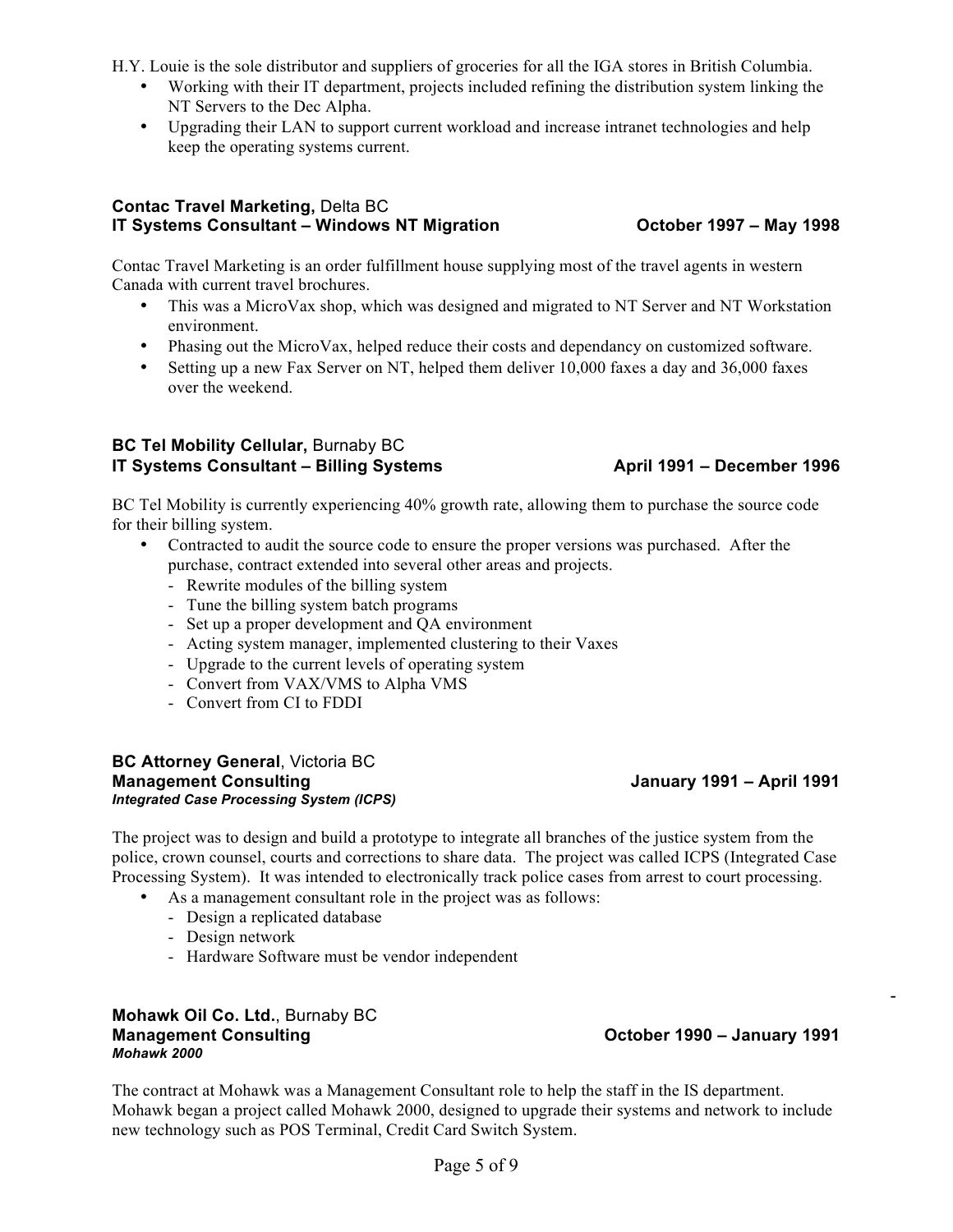- As a management consultant role in the project was as follows:
	- Design and setup application and system security
	- Set application standards
	- Technical advisor
	- Plan, direct and supervise project manager
	- Train and assist programmers
	- Cluster VAX network
	- Tune and setup Alisa Share
	- Design network to reduce single point of failure
	- Performance tuning (network, hardware, software)

#### **Department of National Defense, Canada BMIS System Consultant April 1989 – September 1989** *Battle Management Information System (BMIS)*

With the growing interest in the Canadian Defense Dept. to automate command and control, installed the AC2SMAN system (see Elmendorf AFB below for more detail) into CFB North Bay and CFB Winnipeg.

- This project involved:
	- Design the network
	- Establish network standards
	- Set up application and network security
	- Install the application
	- Train users
	- Network bases together

### **Elmendorf AFB**, Anchorage Alaska **Software Director October 1988 – October 1990** *Alaskan Command and Control System Military Automated Network (AC2SMAN)*

In September 1988, Elmendorf AFB started a project called AC2SMAN (Alaskan Command and Control System Military Automated Network).

- This project was to automate the Alaskan Air Command for Command and Control. Contracted to advise and assist in security and standards for the application.
- Role became Software Director for the project and duties included:
	- Database design, logical and physical
	- Refinement of requirements
	- Data modelling
	- Preparation of RFPs for software/hardware/networks
	- Evaluation of RFP responses
	- Design security (data, networks, application)
	- Set application standards
	- Design a distributed and replicated database
	- Technical Advisor

After the project was complete, the network included 60+ VAX's and Mac II's, 400 PC's and some 600 screens networked and replicated across the State of Alaska.

#### **Hahn AB**, Hahn, West Germany **AC2SMAN System Consultant February 1990 – April 1990** *Wing Command and Control System (WCCS)*

With the growing interest in the U.S. Defense Dept. to incorporate Command and Control Systems, had to opportunity to install and demonstrate the AC2SMAN systems capabilities on Hahn Air Base, in West Germany.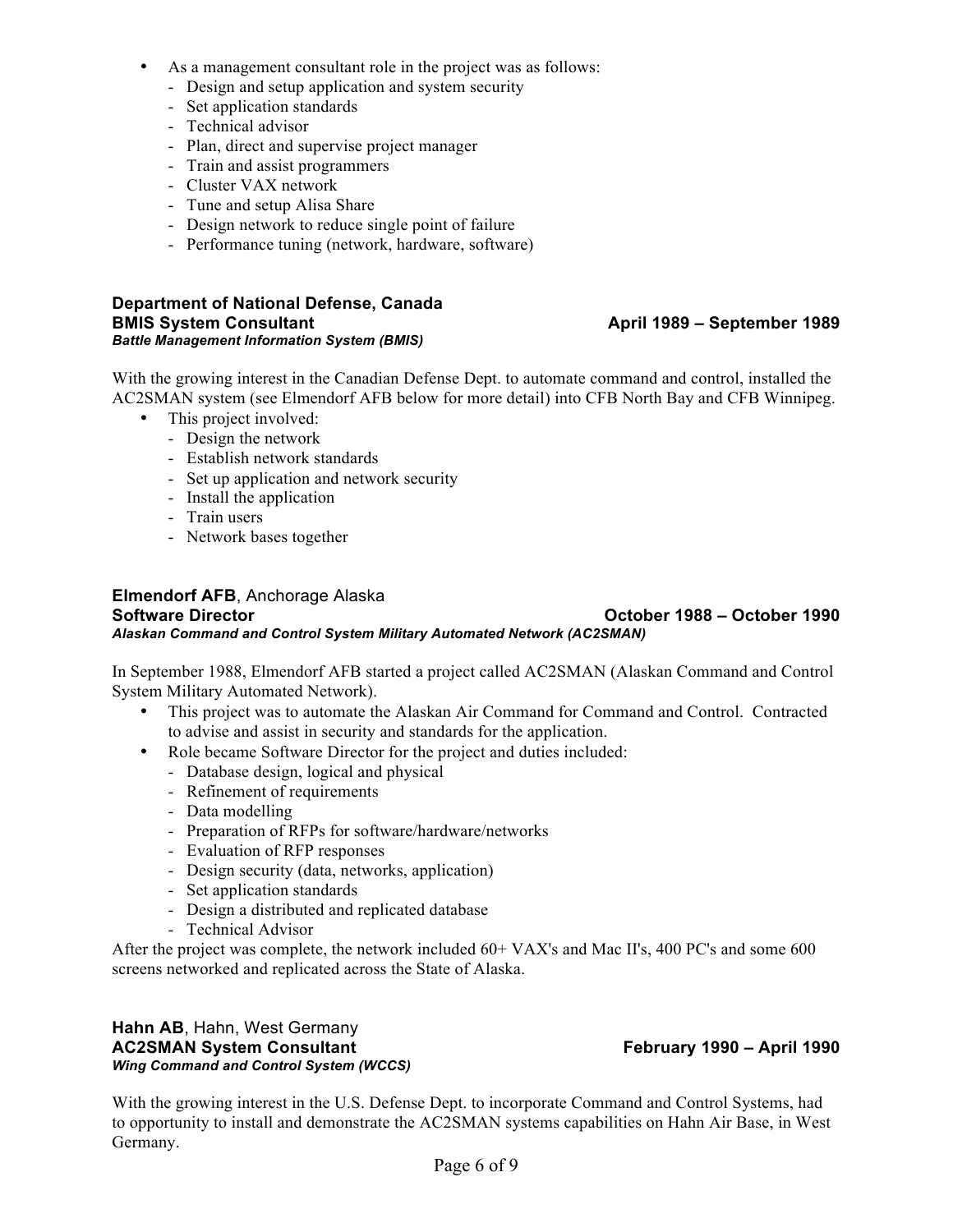- The installation incorporated two out of three Squadrons as well as tailoring the software to function in a NATO environment.
- On the logistics side, this install involved complete integration from networks to software, demonstrating application survivability.

#### **Osan AB**, Pyeongtaek, South Korea **AC2SMAN System Consultant November 1989 – February 1990** *Korean Command and Control System (KCCS)*

With the growing interest in the U.S. Defense Dept. to incorporate Command and Control Systems, had to opportunity to install and demonstrate the AC2SMAN systems capabilities on Osan Air Base, in South Korea.

- The installation incorporated two countries, US and Korea in joint base defense capabilities
- On the logistics side, this install involved complete integration from networks to software, demonstrating application survivability

#### **Exxon Valdez Oil Spill**, Anchorage Alaska **Software Director March 1989 – September 1989** *Oil Spill Computer Automated Response (OSCAR)*

As the AC2SMAN project was coming to a completion, the Exxon Valdez ran aground.

- While the military was being deployed to assist in the clean-up of the spill, the involvement was to build Command and Control systems to track personnel and equipment.
- The application we built was called OSCAR (Oil Spill Computer Automated Response). The system was a network between Elmendorf AFB. and Valdez used to track oil, birds, weather, personnel, water vessels.
- Built using PowerHouse on Digital VAX and Apple Macintosh, the information collected was displayed both tabular and graphical.
- Once again, as Software Director, this role continued as it was for the application on Elmendorf AFB.

## **Fletcher Challenge Ltd**., Vancouver, BC **IT System Consultant – VAX/VMS June 1988 – October 1988**

June 1988 was the start of my career as an Independent Consultant. The forestry industry was rapidly changing in British Columbia where distributed processing was the direction for many firms, transitioning away from a centralized head office model. The opportunities for specialize skills was in demand, and the skills were leaning toward Independent Consultants.

The contract at Fletcher Challenge included areas such as security, system standards, system tuning.

- This was a contract dedicated to help set the environment for development
- Base line application standards
- Initial configuration for the VAX/VMS server
- Installation of all layered products and system access

## **As an Employee, working for the following companies:**

## **Simon Fraser University, Burnaby BC Senior Systems Analyst May 1986 – June 1988**

Simon Fraser University began a project to rewrite all their administration systems.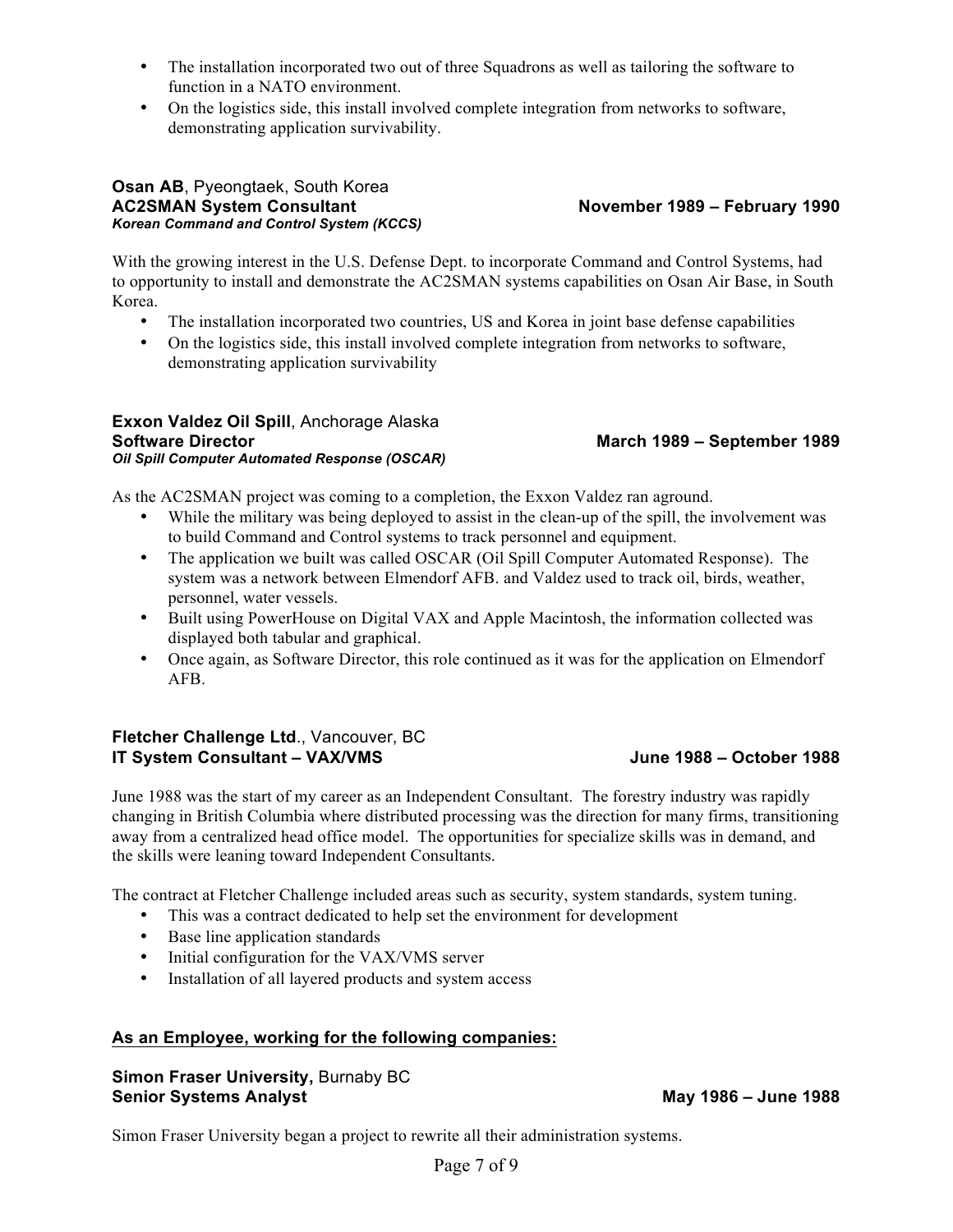- As a Senior Analyst the role in the project was as follows:
	- Requirements Analysis
	- Design and review design documents
	- Design and setup security (application, system, data)
	- Set application standards
	- Direct and supervise redevelopment in Power House
	- Technical Advisor
	- Plan, direct and supervise project manager
	- Assist in hardware and software configuration
	- Interview and hire new employees
	- Train and assist programmers
- The project was to rewrite all the administration systems for Simon Fraser University, converting from an IBM main frame to a Digital Vax cluster.
- The applications ranged from student records to the university financial systems.

### **Cognos Incorporated,** Vancouver BC **Product Consultant November 1984 – June 1986**

With the Company changing its business direction towards software sales and software support, took the opportunity to change from hardware and get involved in software.

- As a Software Specialist, duties included:
	- Pre and Post PowerHouse Sales follow-up
	- Demonstrations and presentations
	- Responding to RFPs
	- Training PowerHouse
- Other Areas Included:
	- Implementing operations procedures for clients
	- Facilities management
	- Software maintenance, development and support
	- Project management
	- Account management
	- Systems analysis: hardware, software
- The most rewarding part of being a Software Specialist was actually being part of a team to open and establish this Vancouver office.

### **Cognos Incorporated,** Ottawa ON **Computer Operator June 1983 – November 1984**

- As a System Manager of a Data General, Hewlett Packard, and Digital Vax, Responsibilities ranged in many areas of the Departments.
- After initiating the day-to-day procedures for the Computer Operations Department, responsibilities turned towards maintaining the hardware.
- Responsibilities included:
	- Capacity planning
	- Hardware/software planning and configuration
	- Developed operations software
	- Implemented system security
	- Maintained system account structures
	- Installing new software updates and utility packages
	- Monitoring and tune hardware systems
	- Review operations software packages